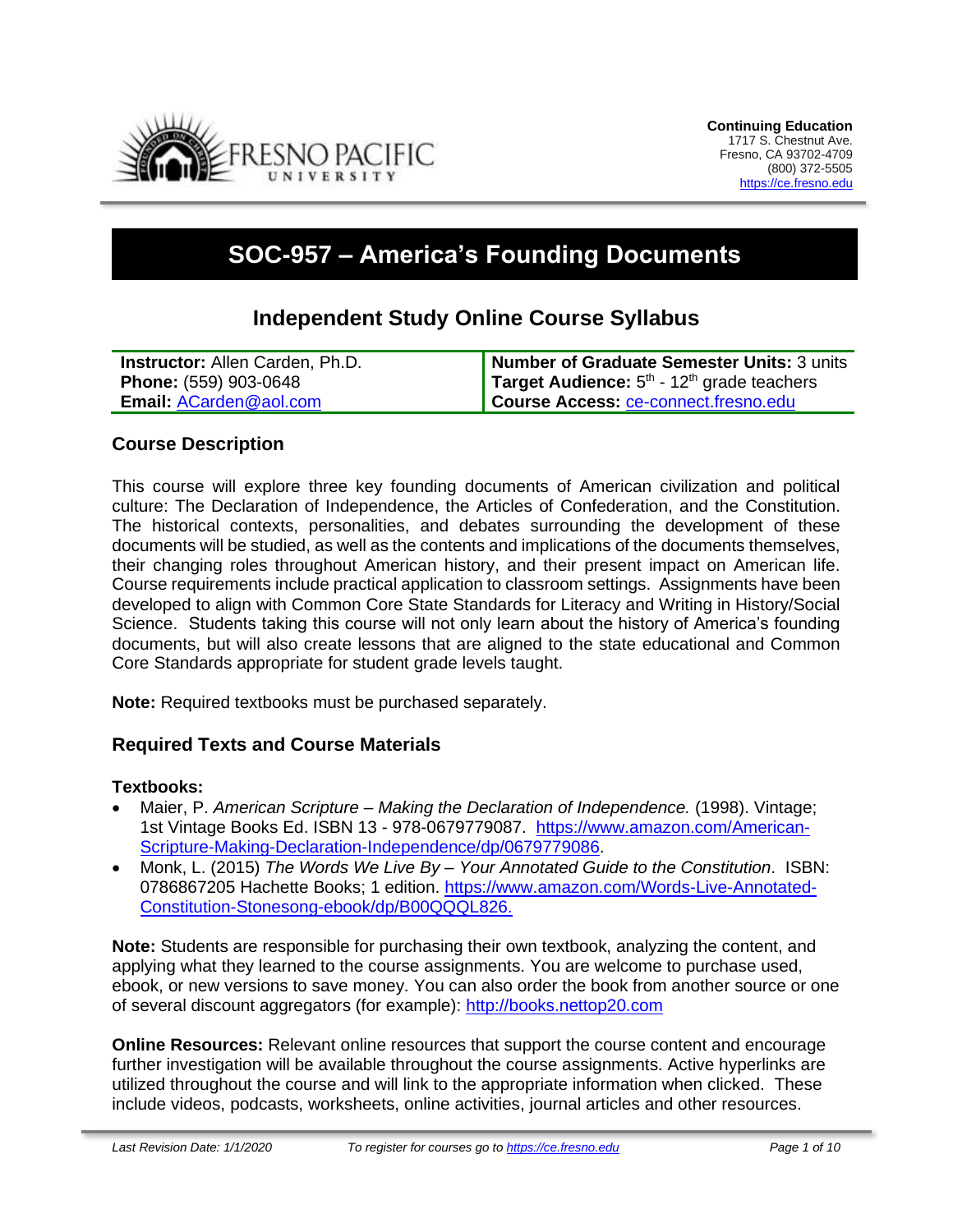**Moodle:** Moodle is a web-based learning management system used to support flexible teaching and learning in both face-to-face and distance courses (e-learning). [https://moodle.org](https://moodle.org/) //<https://moodle.org/demo> // [https://docs.moodle.org](https://docs.moodle.org/)

# **Course Dates**

Self-paced; students may enroll at any time and take up to one year, from the date of registration, to complete assignments. Students may complete assignments in no less than three weeks for a 3-unit course (one week per unit).

### **National Standards Addressed in This Course**

### **National Board for Professional Teaching Standards (NBPTS)**

[\(http://www.nbpts.org/standards-five-core-propositions/\)](http://www.nbpts.org/standards-five-core-propositions/)

First published in 1989 and updated in 2016, *[What Teachers Should Know and Be Able to Do](http://www.accomplishedteacher.org/)* articulates the National Board's Five Core Propositions for teaching. The Five Core Propositions - comparable to medicine's Hippocratic Oath — set forth the profession's vision for accomplished teaching. Together, the propositions form the basis of all National Board Standards and the foundation for National Board Certification. Course assignments have been

designed so students can demonstrate excellence against these professional teaching standards whenever possible.

- Proposition 1: Teachers are committed to students and their learning
- Proposition 2: Teachers know the subject they teach and how to teach those subjects to students
- Proposition 3: Teachers are responsible for managing and monitoring student learning
- Proposition 4: Teachers think systematically about their practice and learn from experience
- Proposition 5: Teachers are members of learning communities

### **National Content / Common Core Standards**

Based on curriculum standards for social studies as articulated by the National Council for the Social Studies (NCSS Bulletin 89), the course content is woven around six "social studies thematic strands" of **(1) culture; (2) time, continuity, and change; (3) individuals, groups, and institutions; (4) power, authority, and governance; (5) global connections; and (6) civic ideals and practices**. Through this course, students will experience the following: **Culture**

- Identify the beliefs, values, and traditions of early American culture as articulated in the language of the founding documents.
- Analyze the ways our current political culture has been shaped by these documents.

### **Time, Continuity, and Change**

- Describe the ways in which the founding documents have provided a traditional foundation for American political theory and practice, even while interpretations of their meaning and significance have changed over time.
- Analyze the transition from the Articles of Confederation to the Constitution and the amendments to the Constitution in relation to the changing needs and desires of American society.

### **Individuals, Groups, and Institutions**

• Describe the role of the founding documents in creating a culture of human rights and a stable government.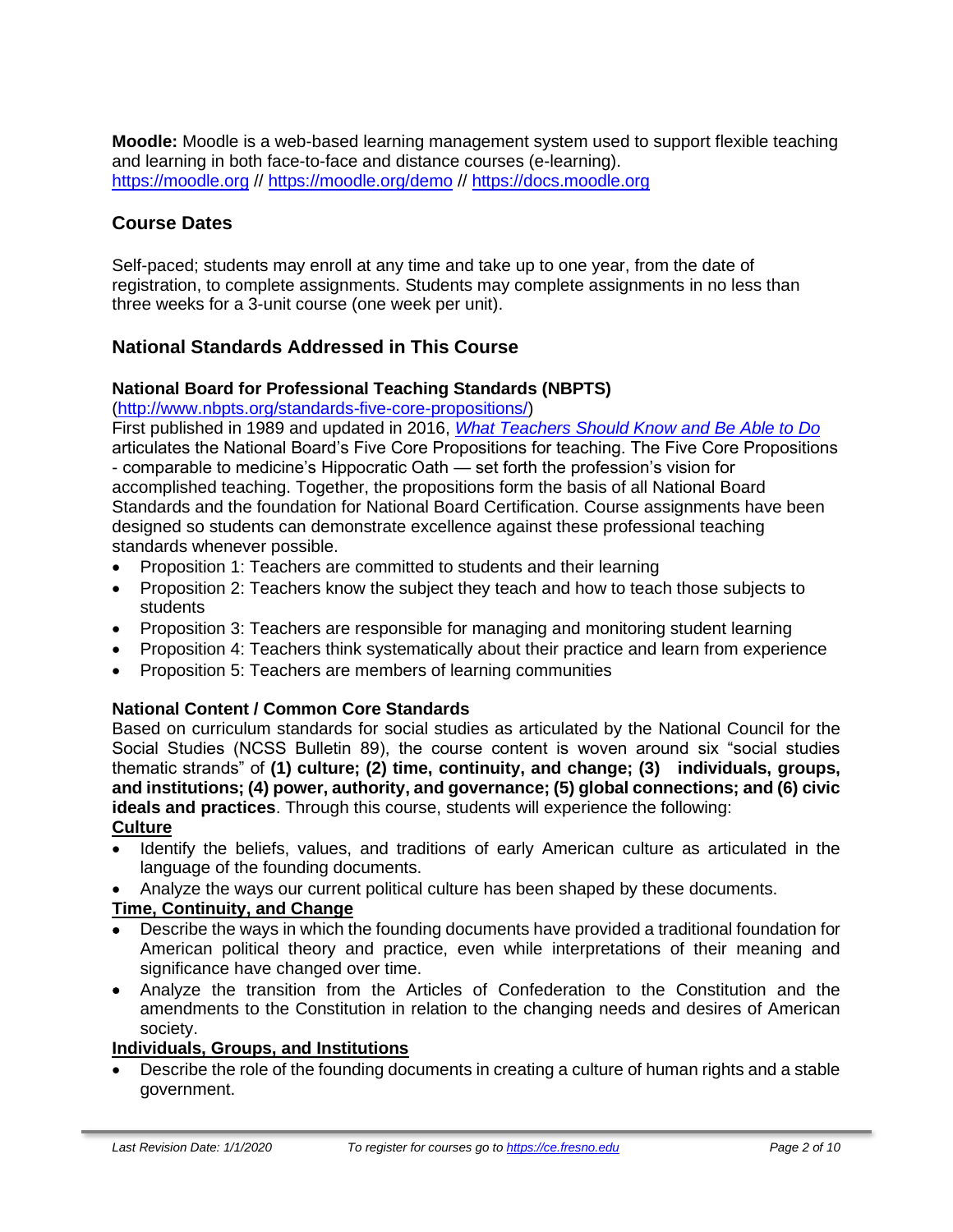- Describe the structure and function of American government as outlined in the founding documents.
- Identify the roles of key individuals and various groups in the creation of and debates over the founding documents.

### **Power, Authority, and Governance**

- Analyze the distribution and use of power as outlined in the founding documents.
- Identify who benefited most and least from the system of power and authority established by the Constitution.
- Describe the essential structure and function of American government under the Constitution. **Global Connections**
- Analyze the impact of America's founding documents on other parts of the world.

### **Civic Ideals and Practices**

• Analyze the fundamental ideals set forth in the founding documents relating to principles and practices of citizenship in a democratic republic.

In addition, this course will help California teachers prepare to cover **California State Standards for Grade 12** – "Principles of American Democracy" (Standard 12):

- 12.3 Students evaluate and take and defend positions on what the fundamental values and principles of civil society are . . . and the meaning and importance of those values and principles for a free society.
- **12.4 Students analyze the unique roles and responsibilities of the three branches of government as established by the U.S. Constitution.**
- 12.5 Students summarize landmark Supreme Court interpretations of the Constitution and its amendments.
- 12.6 Students evaluate issues regarding campaigns for national, state, and local elective offices [including the function of the Electoral College].
- 12.7 Students analyze and compare the powers and procedures of the national, state, tribal, and local governments.
- 12.9 Students analyze the origins, characteristics, and development of different political systems across time, with emphasis on the quest for political democracy, its advances, and its obstacles.
- 12.10 Students formulate questions about and defend their analysis of tensions within our constitutional democracy and the importance of maintaining a balance between the following concepts: majority rule and individual rights; liberty and equality; state and national authority in a federal system; civil disobedience and the rule of law; freedom of the press and the right to a fair trial; the relationship of religion and government.

**National History Standards** developed by NCHS (National Center for History in Schools at UCLA), this course will help prepare teachers to address the following:

- United States History Era 3, Standard 3, Grades 5-12:
- The institutions and practices of government created during the Revolution and how they were revised between 1787 and 1815 to create the foundation of the American political system based on the U.S. Constitution and the Bill of Rights.
- Standard 3A: The student understands the issues involved in the creation and ratification of the United States Constitution and the new government it established.
- Standard 3D: The student understands the development of the first American party system.
- American Democracy, Standard 12.4: Students analyze the unique roles and responsibilities of the three branches of government as established by the U.S. Constitution. Part 4: Discuss Article II of the Constitution as it relates to the executive branch, including eligibility for office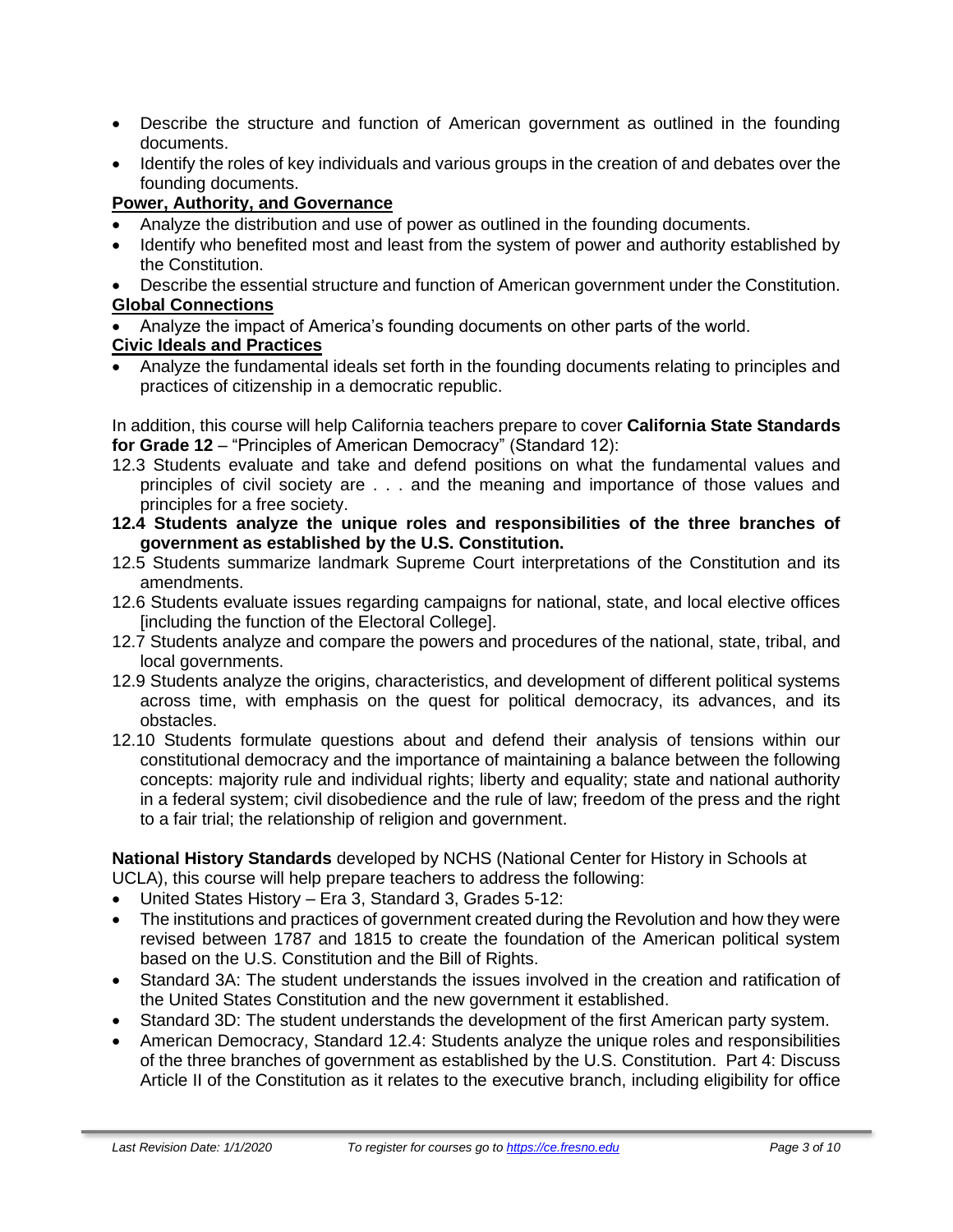and length of term, election to and removal from office, the oath of office, and the enumerated executive powers.

• American Democracy, Standard 12.6: Students evaluate issues regarding campaigns for national, state, and local elective offices. Part 1: Analyze the origin, development, and role of political parties, noting those occasional periods in which there was only one major party or more than two major parties. Part 2: Discuss the history of the nomination process for presidential candidates and the increasing importance of primaries in general elections. Part 3: Evaluate the roles of polls, campaign advertising, and the controversies over campaign funding. Part 6: Analyze . . . the function of the Electoral College.

In addition, this course will address the following **California Department of Education standards for United States History and Government**:

• Grade 8: Students understand the foundation of the American political system and the ways in which citizens participate in it.

### **Common Core State Standards (CCSS)** [\(www.corestandards.org\)](http://www.corestandards.org/)

The Common Core State Standards provide a consistent, clear understanding of what students are expected to learn, so teachers and parents know what they need to do to help them. The standards are designed to be robust and relevant to the real world, reflecting the knowledge and skills that our young people need for success in college and careers. With American students fully prepared for the future, our communities will be best positioned to compete successfully in the global economy.

College and Career Readiness Anchor Standards define what students should understand and be able to do by the end of each grade span.

Common Core Language Arts Standards addressed in this course include:

- Reading for Literature (RL): K-8, 9-10, and 11-12
- Reading for Information (RI): K-8, 9-10, and 11-12
- Writing (W): K-8, 9-10, and 11-12
- Speaking and Listening (SL): K-8, 9-10, and 11-12
- English Language Arts Standards (L): K-8, 9-10, and 11-12

# **Continuing Education Program Student Learning Outcomes**

| CE <sub>1</sub> | Demonstrate proficient written communication by articulating a clear focus,<br>synthesizing arguments, and utilizing standard formats in order to inform and<br>persuade others, and present information applicable to targeted use.                                    |
|-----------------|-------------------------------------------------------------------------------------------------------------------------------------------------------------------------------------------------------------------------------------------------------------------------|
| CE <sub>2</sub> | Demonstrate comprehension of content-specific knowledge and the ability to apply it<br>in theoretical, personal, professional, or societal contexts.                                                                                                                    |
| CE <sub>3</sub> | Reflect on their personal and professional growth and provide evidence of how such<br>reflection is utilized to manage personal and professional improvement.                                                                                                           |
| CE <sub>4</sub> | Apply critical thinking competencies by generating probing questions, recognizing<br>underlying assumptions, interpreting and evaluating relevant information, and<br>applying their understandings to the professional setting.                                        |
| CE <sub>5</sub> | Reflect on values that inspire high standards of professional and ethical behavior as<br>they pursue excellence in applying new learning to their chosen field.                                                                                                         |
| CE <sub>6</sub> | Identify information needed in order to fully understand a topic or task, organize that<br>information, identify the best sources of information for a given enquiry, locate and<br>critically evaluate sources, and accurately and effectively share that information. |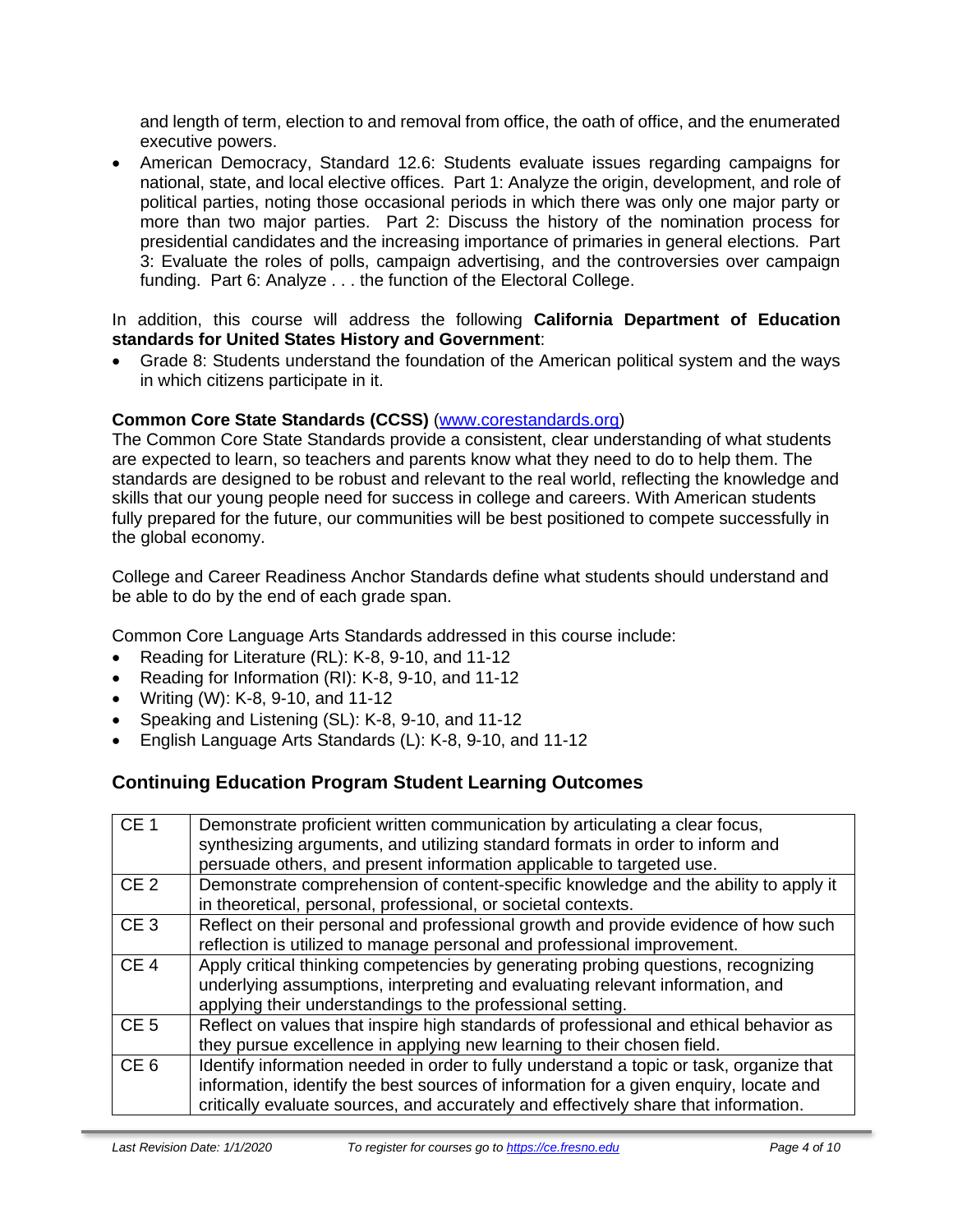# **Student Learning Outcomes (SLOs) for This Course**

|    | <b>Student Learning Outcomes for This Course</b><br>By the end of this course student will be able to:                                                                                                                                                  | <b>National Standards</b><br><b>Addressed in This</b><br>Course*<br>(NCSS) | <b>Continuing</b><br><b>Education Program</b><br><b>Student Learning</b><br><b>Outcomes</b><br>Addressed** |
|----|---------------------------------------------------------------------------------------------------------------------------------------------------------------------------------------------------------------------------------------------------------|----------------------------------------------------------------------------|------------------------------------------------------------------------------------------------------------|
| 1. | Demonstrate political literacy.<br>(Assignments#2,4,6,7,8,9a)                                                                                                                                                                                           | 1,3,6                                                                      | CE 2, CE 6                                                                                                 |
| 2. | Describe the role of the founding documents in<br>creating a culture of human rights and a stable<br>government. (Assignments#1,4,6,7,8,9a)                                                                                                             | 1,2,3,4                                                                    | CE <sub>4</sub>                                                                                            |
| З. | Describe the structure and function of American<br>government as outlined in the founding<br>documents. (Assignments #1,2,4,6,7,8,9a)                                                                                                                   | 3,4                                                                        | CE 2, CE 6                                                                                                 |
| 4. | Identify the roles of key individuals and various<br>groups in the creation of and debates over the<br>founding documents. Assignments #2,5,6,7,8,9)                                                                                                    | 3                                                                          | <b>CE 1, CE 2</b>                                                                                          |
| 5. | Describe ways in which the founding<br>documents have provided a traditional<br>foundation for American political theory and<br>practice, even while interpretations of their<br>meaning and significance have changed over<br>time. (Assignments #2,8) | 2                                                                          | <b>CE 4, CE 5</b>                                                                                          |
| 6. | Analyze the transition from the Articles of<br>Confederation to the Constitution and the<br>amendments to the Constitution in relation to<br>the changing needs and desires of American<br>society. (Assignments #6,8)                                  | $\overline{2}$                                                             | CE 2, CE 4,<br>CE <sub>6</sub>                                                                             |
|    | 7. Identify who benefited most and least from the<br>system of power and authority established by<br>the Constitution. (Assignments #6,8)                                                                                                               | 4                                                                          | CE 2, CE 4,<br>CE <sub>6</sub>                                                                             |
| 8. | Describe the essential structure and function of<br>American government under the Constitution.<br>(Assignments #1,2,4-9)                                                                                                                               | 2,3,4,6                                                                    | CE <sub>2</sub>                                                                                            |
|    | 9. Analyze the impact of America's founding<br>documents on other parts of the world.<br>(Assignment #3)                                                                                                                                                | 5,6                                                                        | CE 2, CE 4                                                                                                 |
|    | 10. Familiarize yourself with the level of knowledge<br>students/the American public have about our<br>national government. (assignment #10)                                                                                                            | 6                                                                          | CE 2, CE 6                                                                                                 |
|    | 11. Demonstrate ability to take key ideas from the<br>course and teach them to students.<br>(Assignment #11)                                                                                                                                            | 4,6                                                                        | CE 1, CE 2, CE 4, CE<br>6                                                                                  |

\* Please refer to the section on **National Standards Addressed in This Course**

\*\* Please refer to the section on **Continuing Education Program Student Learning Outcomes**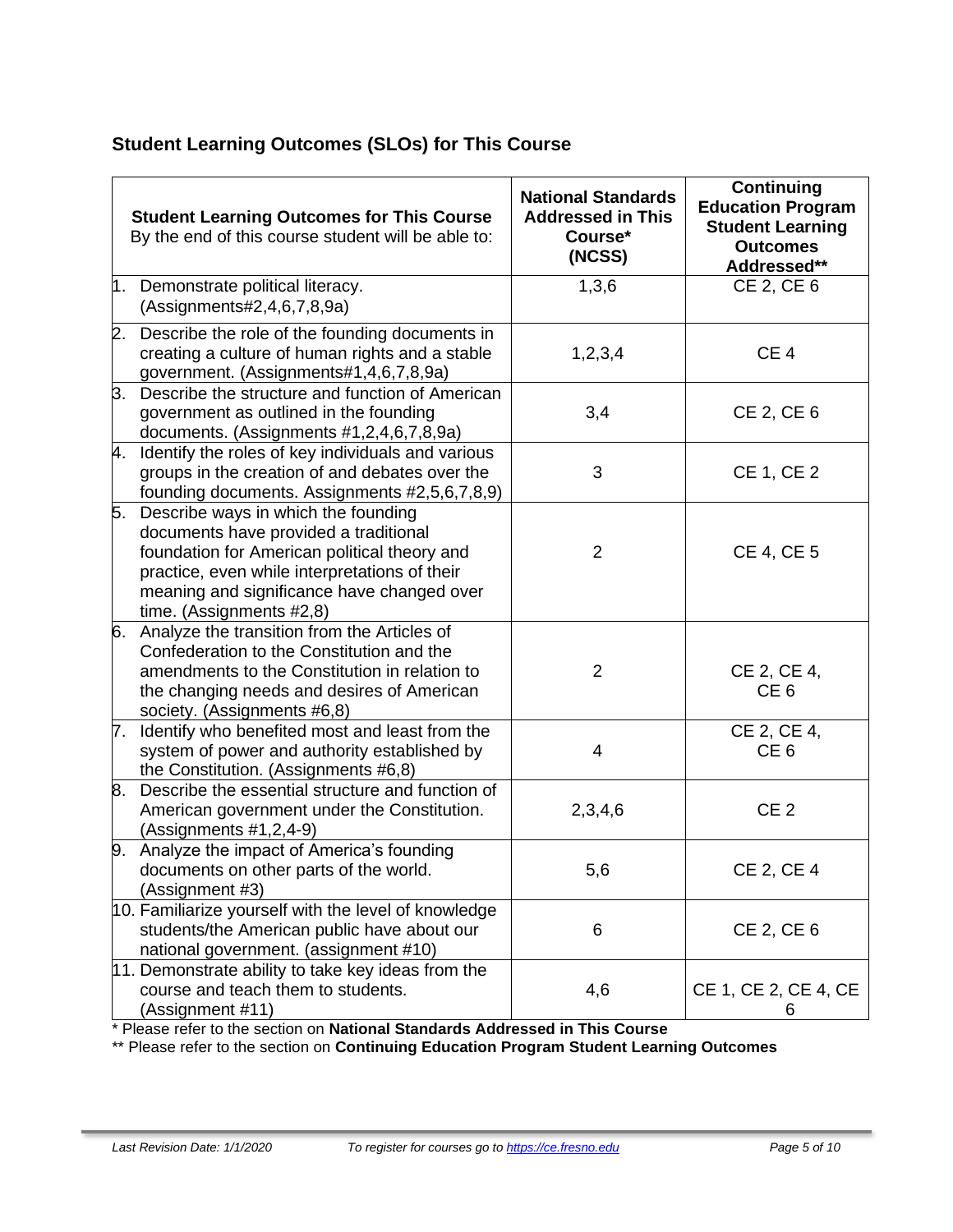# **Topics, Assignments, and Activities**

| <b>Module Title</b>              | <b>Module Assignments and Activities</b>                                | <b>Points</b><br><b>Possible</b><br>for Each<br><b>Assignment</b> |
|----------------------------------|-------------------------------------------------------------------------|-------------------------------------------------------------------|
| <b>Welcome Module</b>            | Introduction video<br>$\bullet$                                         |                                                                   |
|                                  | <b>Course Syllabus</b><br>$\bullet$                                     |                                                                   |
|                                  | <b>Introduce Yourself Forum</b><br>$\bullet$                            |                                                                   |
|                                  | <b>Moodle Online Tutorial</b><br>$\bullet$                              |                                                                   |
| Module 1:<br>Introduction and    | Assignment 1.1 Introductory Essay<br>$\bullet$                          | 10 pts<br>20 pts                                                  |
| Overview                         | Assignment 1.2 International Impact of Declaration of<br>$\bullet$      |                                                                   |
|                                  | Independence and Constitution                                           | 5 pts                                                             |
|                                  | Assignment 1.3 Discussion Forum: Reading<br>reflections                 |                                                                   |
| Module 2: The                    | Assignment 2.1 Read and respond to American<br>$\bullet$                | 25 pts                                                            |
| Declaration of                   | Scripture                                                               |                                                                   |
| Independence                     | Assignment 2.2 Discussion Forum:                                        | 5 pts                                                             |
| Module 3: The                    | Assignment 3.1 Report on the Articles of<br>$\bullet$                   | 15 pts                                                            |
| Articles of                      | Confederation                                                           |                                                                   |
| Confederation and                | Assignment 3.2 Report on the Constitutional<br>$\bullet$                | 20 pts                                                            |
| the Constitutional<br>Convention | Convention                                                              |                                                                   |
| <b>Module 4: The</b>             | Assignment 3.3 Discussion Forum<br>$\bullet$                            | 5 pts                                                             |
| Constitution and the             | Assignment 4.1 Read The Words We Live By and<br>journal your thoughts   | 25 pts                                                            |
| Struggle for                     | Assignment 4.2 Essay on the Anti-Federalists<br>$\bullet$               | 15 pts                                                            |
| Ratification                     | Assignment 4.3 Discussion Forum:<br>$\bullet$                           | 5 pts                                                             |
| Module 5:                        | Assignment 5.1 Essay on the Bill of Rights<br>$\bullet$                 | 25 pts                                                            |
| Amending the                     | Assignment 5.2 Watch and respond to the film<br>$\bullet$               | 20 pts                                                            |
| <b>Constitution: The Bill</b>    | <b>National Treasure</b>                                                |                                                                   |
| of Rights                        | Note: No Discussion Forum required in this module                       |                                                                   |
| Module 6: Develop                | $\bullet$<br>Assignment 6.1                                             | 20 pts                                                            |
| and Teach a Lesson               | Option A: Develop a lesson plan to teach to                             |                                                                   |
|                                  | classroom students; OR<br>Option B: (for those who find it difficult or |                                                                   |
|                                  | impossible to teach a lesson at this time on these                      |                                                                   |
|                                  | topics.) Develop two lesson plans related to two                        |                                                                   |
|                                  | different aspects of American slavery. Describe                         |                                                                   |
|                                  | the objectives and standards you would hope to                          |                                                                   |
|                                  | meet through these lessons.                                             |                                                                   |
|                                  | Assignment 6.2 Discussion Forum: Lesson impact.                         | 5 pts                                                             |
| Module 7: Wrap-Up                | Assignment 7.1: Application                                             | 5 pts                                                             |
| and Evaluation                   | Assignment 7.2 Evaluation                                               | 5 pts                                                             |
|                                  | <b>TOTAL POINTS</b>                                                     | <b>230 pts</b>                                                    |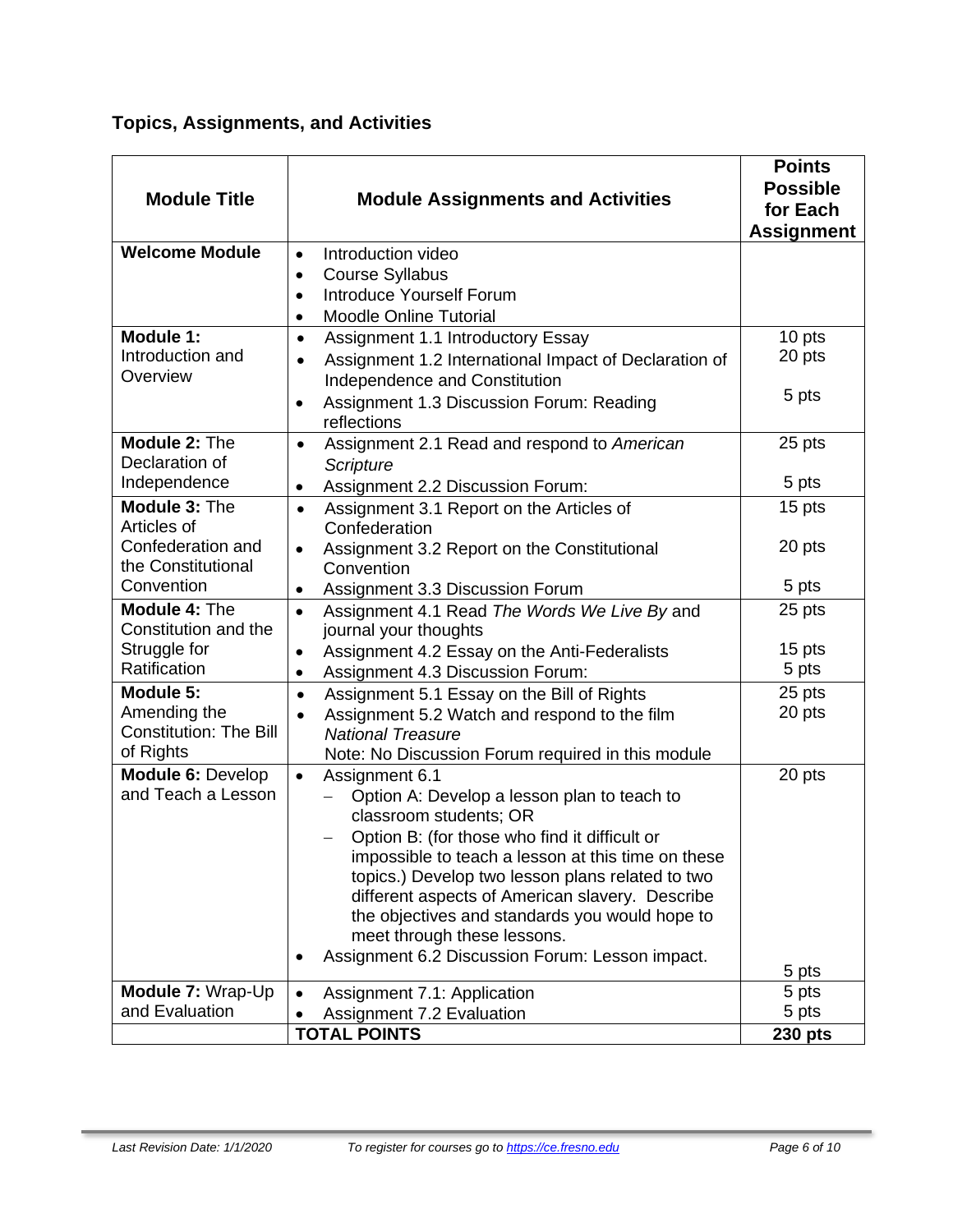# **Grading Policies, Rubrics, and Requirements for Assignments**

### **Grading Policies**

- Assignments will be graded per criteria presented in the course rubrics.
- $A = 90-100\%$  and  $B = 80-89\%$ , (anything below 80% will not receive credit.)
- The discernment between an A or a B letter grade is at the discretion of the instructor based on the quality of work submitted (see course rubrics).
- Coursework falling below a B grade will be returned with further instructions.
- All assignments must be completed to receive a grade and are expected to reflect the quality that teacher-training institutions require of professional educators. If completed assignments do not meet this standard, students will be notified with further instructions from the instructor.

| Grade     | Percentage | <b>Description</b> | <b>Rubric</b>                                                                                                                                                                                      |
|-----------|------------|--------------------|----------------------------------------------------------------------------------------------------------------------------------------------------------------------------------------------------|
| A         | 90-100%    | Excellent          | Meets all course / assignment requirements with<br>significant evidence of subject mastery and<br>demonstration of excellent graduate level<br>professional development scholarship.               |
| B         | 80-89%     | Very Good          | Adequately meets criteria for all<br>course/assignment requirements - demonstrates<br>subject competency with very good graduate level<br>professional development scholarship.                    |
| <b>NC</b> | Below 80%  | Unacceptable       | Does not meet the minimum criteria for all<br>course/assignment requirements and<br>demonstrated little, if any, evidence of acceptable<br>graduate level professional development<br>scholarship. |

### **Grading Rubrics**

### **Writing Requirements**

- **Superior:** Writing is clear, succinct, and reflects graduate level expectations. Clearly addresses all parts of the writing task. Maintains a consistent point of view and organizational structure. Include relevant facts, details, and explanations.
- **Standard:** Writing is acceptable with very few mistakes in grammar and spelling. Addresses most parts of the writing task. Maintains a mostly consistent point of view and organizational structure. Include mostly relevant facts, details, and explanations.
- **Sub-standard:** Writing contains noticeable mistakes in grammar and spelling. Does not address all parts of the writing task. Lacks a consistent point of view and organization structure. May include marginally relevant facts, details, and explanations.

### **Lesson Plan Requirements**

- **Superior:** Instructional goals and objectives clearly stated. Instructional strategies appropriate for learning outcome(s). Method for assessing student learning and evaluating instruction is clearly delineated and authentic. All materials necessary for student and teacher to complete lesson clearly listed.
- **Standard:** Instructional goals and objectives are stated but are not easy to understand. Some instructional strategies are appropriate for learning outcome(s). Method for assessing student learning and evaluating instruction is present. Most materials necessary for student and teacher to complete lesson are listed.
- **Sub-standard:** Instructional goals and objectives are not stated. Learners cannot tell what is expected of them. Instructional strategies are missing or strategies used are inappropriate.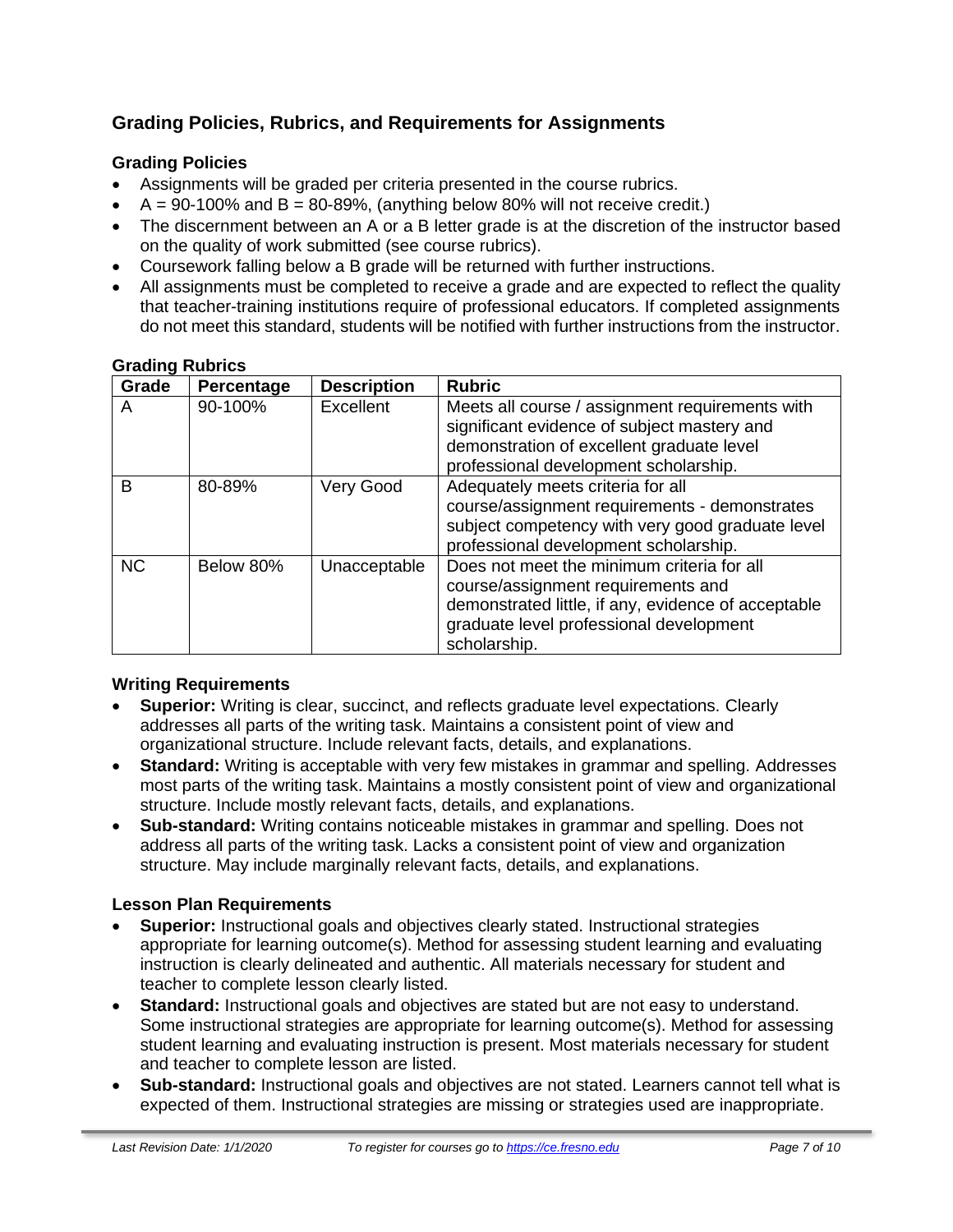Method for assessing student learning and evaluating instruction is missing. Materials necessary for student and teacher to complete lesson are missing.

### **Discussion Forum Requirements**

- **Superior:** Response was at least 1 page (3 fully developed paragraphs) in length. Thoroughly answered all the posed questions, followed all the assignment directions, proper grammar and no spelling errors. Language is clear, concise, and easy to understand. Uses terminology appropriately and is logically organized.
- **Standard:** Response was ½ to 1 page in length (2-3 fully developed paragraphs). Answered all the questions but did not provide an in-depth analysis, followed most of the assignment directions, proper grammar and no spelling errors. Language is comprehensible, but there a few passages that are difficult to understand. The organization is generally good.
- **Sub-standard:** Response was less than ½ page in length (1 paragraph). Did not answer all the required questions and/or statements or responses were superficial, vague, or unclear, did not follow the assignment directions, many grammar and spelling errors. Is adequately written, but may use some terms incorrectly; may need to be read two or more times to be understood.

### **Instructor/Student Contact Information**

Throughout the course participants will be communicating with the instructor and their classmates on a regular basis using asynchronous discussion forums. A virtual office is utilized for class questions and students are provided with instructor contact information in the event they want to make email or phone contact. In addition, students are encouraged to email or phone the instructor at any time. Students will also receive feedback on the required assignments as they are submitted.

### **Discussion Forums**

Participation is an important expectation of this course and all online courses. Online discussions promote reflection and analysis while allowing students to appreciate and evaluate positions that others express. While students may not be engaging with the same students throughout this course they will be expected to offer comments, questions, and replies to the discussion question whenever possible. The faculty role in the discussion forum is that of an observer and facilitator.

### **Coursework Hours**

Based on the Carnegie Unit standard, a unit of graduate credit measures academic credit based on the number of hours the student is engaged in learning. This includes all time spent on the course: reading the textbook, watching videos, listening to audio lessons, researching topics, writing papers, creating projects, developing lesson plans, posting to discussion boards, etc. Coursework offered for FPU Continuing Education graduate credit adheres to 45 hours per semester unit for the 900-level courses. Therefore, a student will spend approximately 90 hours on a typical 2-unit course or 135 hours on a typical 3-unit course.

### **Services for Students with Disabilities**

Students with disabilities are eligible for reasonable accommodations in their academic work in all classes. In order to receive assistance, the student with a disability must provide the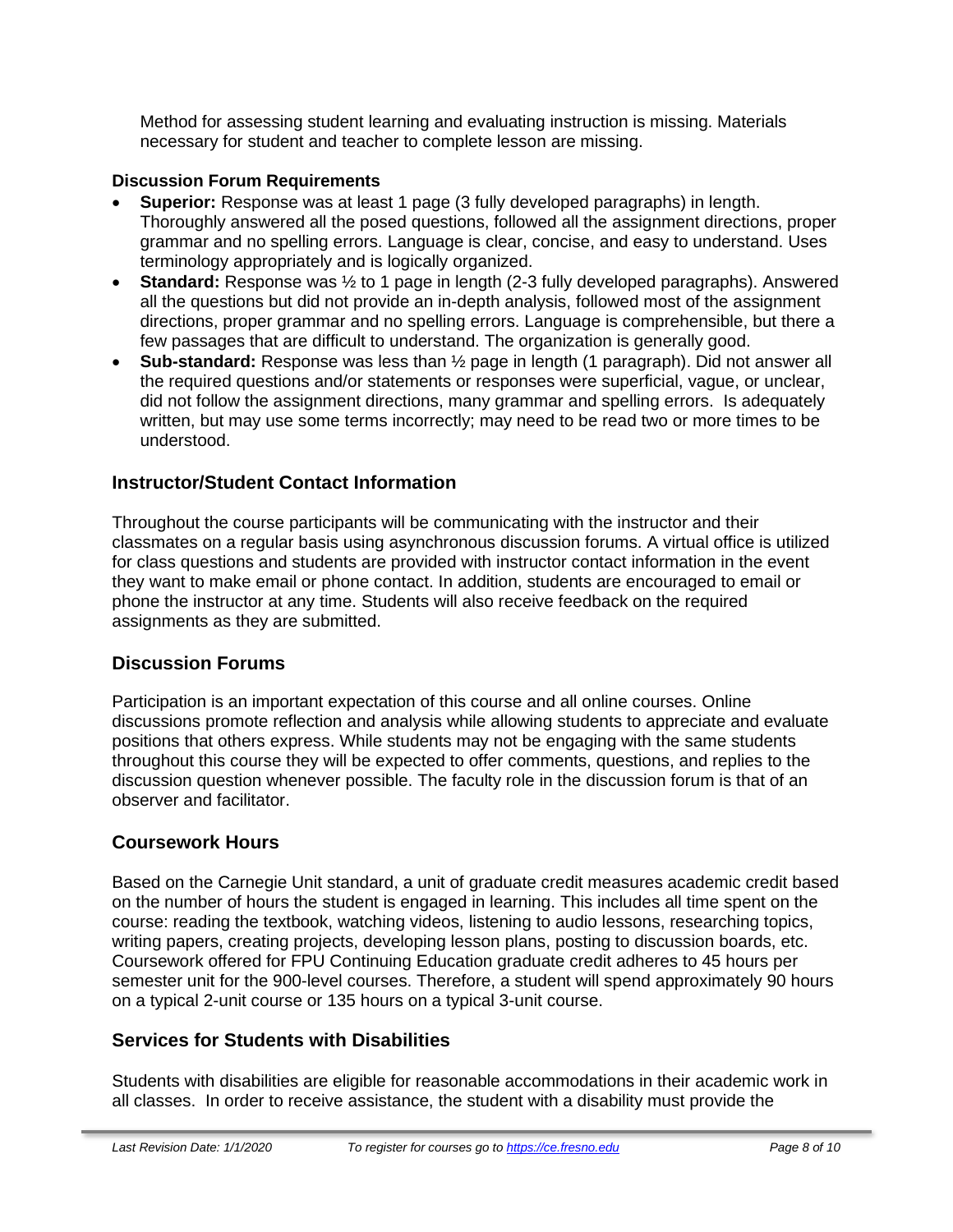Academic Support Center with documentation, which describes the specific disability. The documentation must be from a qualified professional in the area of the disability (i.e. psychologist, physician or educational diagnostician). Students with disabilities should contact the Academic Support Center to discuss academic and other needs as soon as they are diagnosed with a disability. Once documentation is on file, arrangements for reasonable accommodations can be made. For more information and for downloadable forms, please go to [https://www.fresno.edu/students/academic-support/services-students-disabilities.](https://www.fresno.edu/students/academic-support/services-students-disabilities)

### **Plagiarism and Academic Honesty**

All people participating in the educational process at Fresno Pacific University are expected to pursue honesty and integrity in all aspects of their academic work. Academic dishonesty, including plagiarism, will be handled per the procedures set forth in the Fresno Pacific University Catalogue - <https://www.fresno.edu/students/registrars-office/academic-catalogs>

# **Technology Requirements**

To successfully complete the course requirements, course participants will need Internet access, can send and receive email, know how to manage simple files in a word processing program, and have a basic understanding of the Internet. Please remember that the instructor is not able to offer technical support. If you need technical support, please contact your Internet Service Provider.

**Moodle:** This course will be delivered totally online. Moodle is a learning management system that provides students access to online resources, documents, graded assignments, quizzes, discussion forums, etc. Moodle is easy to learn and has a friendly user interface. To learn more about Moodle, go to [https://docs.moodle.org/33/en/Student\\_FAQ.](https://docs.moodle.org/33/en/Student_FAQ) There are also some student tutorials on the Center for Online Learning website at Fresno Pacific University [https://col.fresno.edu/student.](https://col.fresno.edu/student)

**Moodle Site Login and Passwords:** Students will need to have internet access to log onto [https://ce-connect.fresno.edu.](https://ce-connect.fresno.edu/) The username and password numbers for Moodle access will be sent to you by the university using the email address you submitted at the time of registration. The instructor will then contact you with a welcome communication. If you need help with your username and password recovery, please contact the Continuing Education office at (800) 372- 5505 or (559) 453-2000 during regular office hours - Mon-Fri 8:00 am to 5:00 pm. or email them at [prof.dev@fresno.edu.](mailto:prof.dev@fresno.edu)

**Getting Help with Moodle:** If you need help with Moodle, please contact the Center for Online Learning (COL), by telephone or the website. Help by phone (559) 453-3460 is available Mon-Thurs 8:00 am to 8:00 pm and on Fridays from 8:00 am to 5:00 pm, or by filling out a "Request Services" form at [https://col.fresno.edu/contact/request-services.](https://col.fresno.edu/contact/request-services) Please identify that you are with the "School = Continuing Education".

# **Final Course Grade and Transcripts**

When all work for the course has been completed, students will need to logon to the Continuing Education website [\(https://ce.fresno.edu/my-account\)](https://ce.fresno.edu/my-account) and "Request Final Grade". Once the instructor receives the requests and submits the grade online, students may log back in to view their Final Grade Report or order transcripts online. Please allow at least two weeks for the final